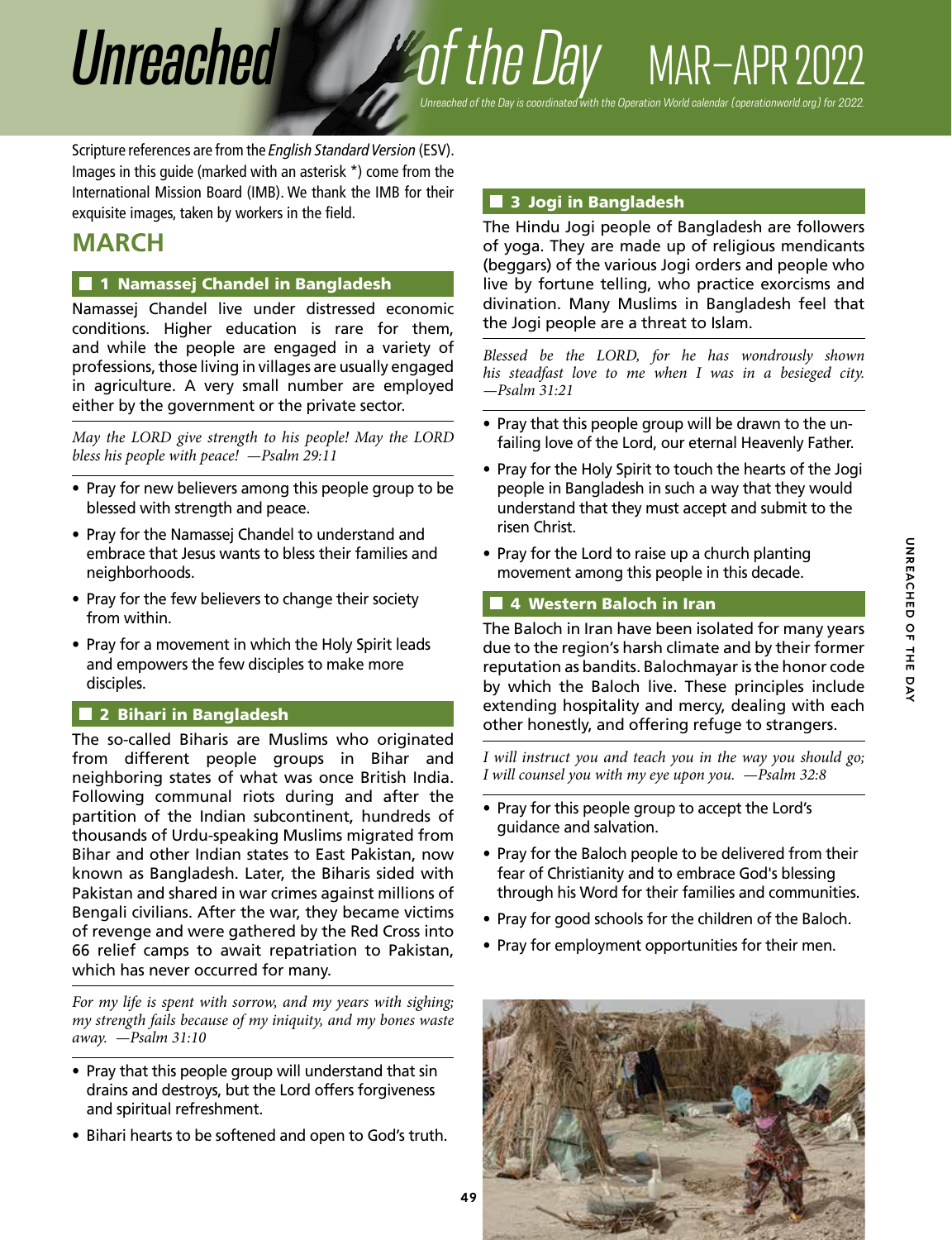## **5 Rahanweyn in Somalia**

The Rahanweyn are composed of two major subclans: the Digil and the Mirifle (or Rahawiin). The Somalis are not a unitary people group, but a group of broad clan federations divided by language and by clan conflicts. The Digil-Rahawiin clans speak various dialects of what are known as the Maay language. These clans retain much of their nomadic, pastoral culture.

*Many are the sorrows of the wicked, but steadfast love surrounds the one who trusts in the LORD. —Psalm 32:10*

- Pray for many from this people group to notice this stark difference and turn to the Lord.
- Pray for the Rahanweyn people living in the harsh environment of Somalia to be able to care adequately for their families.
- Pray that the Lord would raise up a Disciple Making Movement among them in this decade.

#### **6** French Jew in Belgium

The majority of Belgium's Jews live in Brussels and Antwerp. Brussels has more than a dozen synagogues, including the largest synagogue in Europe. These places of worship vary from Reform to Orthodox. It also is where the leading Jewish newspaper, *The Regards* is published and Radio Judaica, the first European Jewish radio station, is located. The city has three Jewish schools, and the European Union for Jewish Students is in Brussels. The majority of Jews in Belgium have a strong Jewish identity and are not receptive to accept Jesus as their Messiah.

*He loves righteousness and justice; the earth is full of the steadfast love of the LORD. —Psalm 33:5*

- May this people group seek and find the Lord's unfailing love!
- Pray that believers would patiently befriend Belgium's Jews and share with them the peace only found in knowing their true Messiah, Jesus.



#### **7 Kabyle Berber in Belgium**

During the third century, the Romans named the people of North Africa "Berber," which means "barbarian." Some Kabyle Berbers arrived in Belgium after World War II when there was a labor shortage. Others went as merchants since Belgium was an important trading partner with North African countries.

*Blessed is the nation whose God is the LORD, the people whom he has chosen as his heritage! Psalm 33:12*

- May this nation choose the Lord, and no other!
- Pray for a spiritual hunger among the Kabyle Berbers in Belgium, especially among their leaders.
- Pray for people who love Jesus to go to them with the gospel.
- Pray that Belgium would be a place where Kabyle Berbers experience a movement to Christ.

#### 8 Sindhi in Belize

The Sindhis, named for the Sindhu River, are said to be one of the oldest people groups in South Asia. The Sindhis are native to the Sindh Province, which is now in Pakistan. Their culture has been heavily influenced by Muslim beliefs, and their customs reflect that. Though most Sindhi still live in India and Pakistan, others are scattered all over the world in places like Belize.

*Our soul waits for the LORD; he is our help and our shield. For our heart is glad in him, because we trust in his holy name. —Psalm 33:20–21*

- May this people group rejoice in the Lord always.
- Pray for their physical and spiritual needs of the Sindhis of Belize to be met and for the Lord to give them strong, loving families.
- Pray for a movement to Christ among the Sindhis in Belize.

# **9** Dendi in Benin

The Dendi people of Benin are almost entirely Muslim. Even though Islam introduced new elements into the Dendi culture, it left the underlying framework of custom and tradition virtually untouched. Spirit possession, magic, sorcery, ancestor worship and witchcraft remain vital components of the Dendi belief system. There is a need for Christian medical teams and humanitarian aid workers to minister to the physical needs of the Dendi people.

*Let your steadfast love, O LORD, be upon us, even as we hope in you. Psalm 33:22*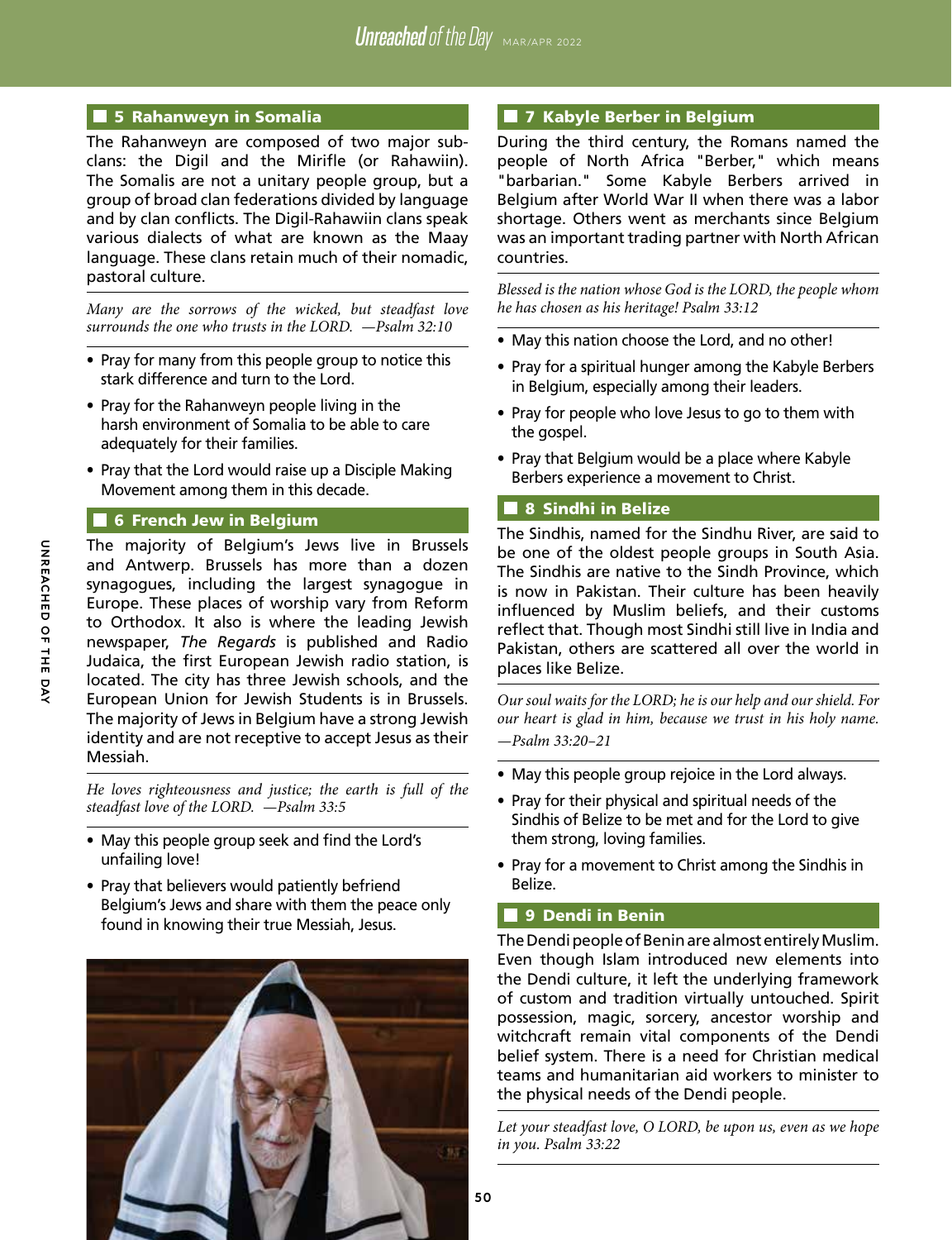- Pray for this people group to give their love and devotion to the Lord and be rewarded with hope and joy forever.
- Pray for the Lord to thrust out medical missionaries for the Dendi people.
- Pray for adequate rainfall to produce good crops, and for improved health care.
- Pray for entire Dendi families to embrace Christ.

#### **10 Kheng in Bhutan**

The Kheng are Tibetan Buddhists, but the shamanistic Bon religion greatly influences their outlook as well. A few distinct traits set the Kheng apart; for instance, their practice of serving raw meat with their drinks on special occasions, a practice at odds with the typical norms of Tibetan Buddhism, which frowns on the killing of animals for food.

*I will bless the LORD at all times; his praise shall continually be in my mouth. Psalm 34:1*

- May many from this people group praise Him at all times!
- Pray the Kheng would be given the opportunity to hear the message of Christ's person and work in their mother tongue and in a way they can fully understand, leading to a movement to Christ.

#### **11 Ryukyuan in Bolivia**

The Ryukyuan are the indigenous peoples of the Ryukyu Islands of Japan. They have a very tightly knit family life and enjoy close personal friendships. They see themselves as bound together by their home island and especially among older people, will always consider themselves Ryukyuan first and Japanese second. A small number are now in Bolivia.

*Those who look to him are radiant, and their faces shall never be ashamed. Psalm 34:5*

- May there be many from this people group who look only to the Lord for help, and may they be filled with joy and peace.
- Pray the few Christians among them would be joyful in hope, patient in affliction, and faithful in prayer.
- Pray for the Ryukyuan people in Bolivia to become aware of their need for forgiveness of sin and that forgiveness has been provided through faith in the work of Christ on the cross.



The Gawamaa people of Sudan are part of the Baggara people group. They are primarily nomadic cattle herders. Men and women do not eat together unless they are married. Because the Baggara as a whole are not an educated people, few are involved in political life. Nearly all Gawamaa Baggara are Muslim. Those with skills in water purification and treatment could provide help and better health for this people group living in the dry climates of Sudan.

*Your steadfast love, O LORD, extends to the heavens, your faithfulness to the clouds. Your righteousness is like the mountains of God; your judgments are like the great deep; man and beast you save, O LORD. How precious is your steadfast love, O God! The children of mankind take refuge in the shadow of your wings. Psalm 36:5–7*

- Pray for this people group to understand the vastness of the Lord's faithfulness and righteousness. May they be drawn to Him.
- Pray for peace throughout Sudan.
- Pray for God to provide for the physical and spiritual needs of the Gawamaa Baggara people.

#### **13 Bosniak in Bosnia-Herzegovina**

Bosniaks are typically characterized by their tie to the Bosnian historical region, traditional adherence to Islam, and common culture and language. Once spread throughout the regions they inhabited, various instances of ethnic cleansing and genocide have spread them to other places. Partially due to this, there is a notable Bosniak diaspora in a number of countries. The Bosniaks have experienced much harm over many years from those who have called themselves Christians. This isn't easy to overcome. Christ followers need to build friendships with the Bosniaks.

*For I am ready to fall, and my pain is ever before me. I confess my iniquity; I am sorry for my sin. Psalm 38:17–18*

- Pray that this people group finds peace and salvation when they confess their sins to the Lord.
- Pray that the Bosniaks would hunger to find out more about Jesus and embrace his lordship.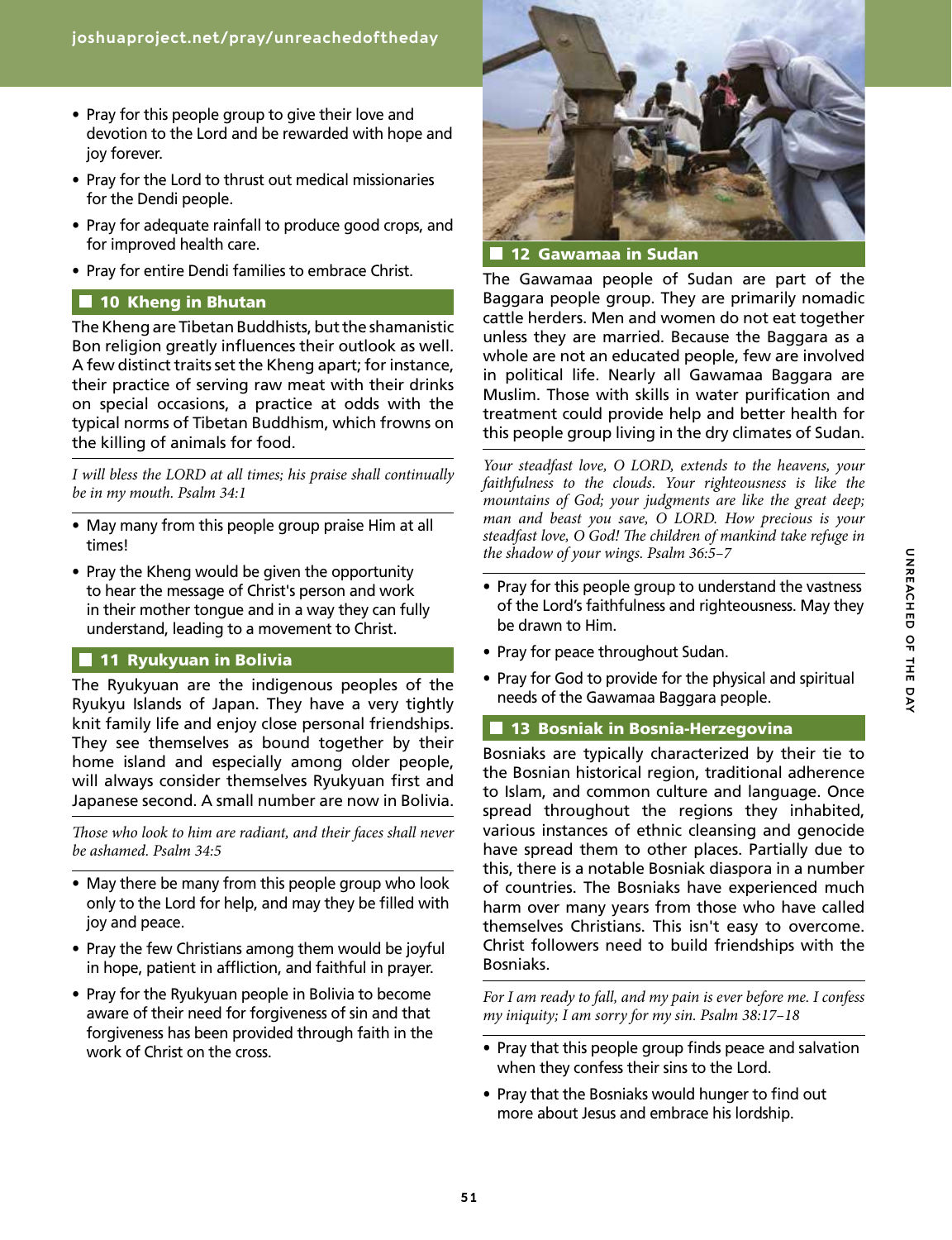

14 Sikh Tarkhan in India

Tarkhans have traditionally been carpenters and are now one of the wealthier and best educated communities in India. They are described as a proud and very independent people and have a history of brave service in the Indian military. There are Hindu, Muslim, and Sikh Tarkhan communities.

*As a deer pants for flowing streams, so pants my soul for you, O God. —Psalm 42:1*

- Pray for this kind of longing for the Lord among today's people group!
- Pray this people group would not be blinded to their spiritual need by pride.
- Pray for believers in India to take the gospel to the Tarkhan people and that this would be a decade of spiritual harvest.

# **15 Miranha in Brazil**

The Mirahna and the Bora tribes both live in the Amazon region of Brazil, and because of their similarities, they are often referred to as the Miranha Bora. They speak similar languages. The Miranha move about to different regions because of their work of selling fish and fruit. One new advantage that they have is that they speak Portuguese. The government of Brazil is trying to protect the small tribes from contact with outsiders.

*By day the LORD commands his steadfast love, and at night his song is with me, a prayer to the God of my life. Psalm 42:8*

- Pray for many from this people group to find the Lord's unfailing love and respond with praise and worship.
- Pray that South American Christians would accept the challenge of reaching their own isolated indigenous people.
- Pray for the Lord to make a safe way for the Miranha people to receive the gospel.

# **16 Shanenawa in Brazil**

Shane means "bird" and Nawa means "foreign people." The Shanenawa people speak Portuguese, but the older people and the young children mostly speak in their own language of Shanenawa. Some are farmers and shepherds while others are fishermen, so they have diverse lifestyles. The Amazon rain forest is the largest obstacle to reaching the Shanenawa as well as other unreached tribes in the region.

*Send out your light and your truth; let them lead me; let them bring me to your holy hill and to your dwelling! —Psalm 43:3*

- Pray that this people group will respond to the Lord's light and truth.
- Pray for Shanenawa followers of Christ to lead the others into a Disciple Making Movement.

# **17 Pipipa in Brazil**

How do you reach a people if they feel threatened by religious change? That is the situation for the Pipipa people of Brazil. They speak Portuguese, but their identity is deeply rooted in their ethnic religion. Leaving their traditional religion is viewed by their community as one more part of their culture being robbed from them.

The princes of the peoples gather as the people of the God of *Abraham. For the shields of the earth belong to God; he is highly exalted! —Psalm 47:9*

- Pray that the Lord will find honor and worship from today's people group. May they understand that they belong to Him.
- Pray for Christ to reveal himself to Pipipa elders, leading them to open their community to the King of kings.
- Pray for physical and spiritual protection for the Pipipa, that this would be the decade when there is a movement to Christ among them and other indigenous peoples in Brazil.

# **18 Asheninka, Ucayali-Yurua in Brazil**

The few people who speak Ucayali-Yurua Asheninka are vulnerable, having had their lives destroyed by the outside world. They have been able to survive for many generations by hunting wild game and finding edible plants, but if they are forced to live in towns or cities, they will probably be like fish trying to live on land. The Brazilian government is trying to protect indigenous people by keeping outsiders away. This keeps missionaries away; but unfortunately, loggers and miners arrive anyway.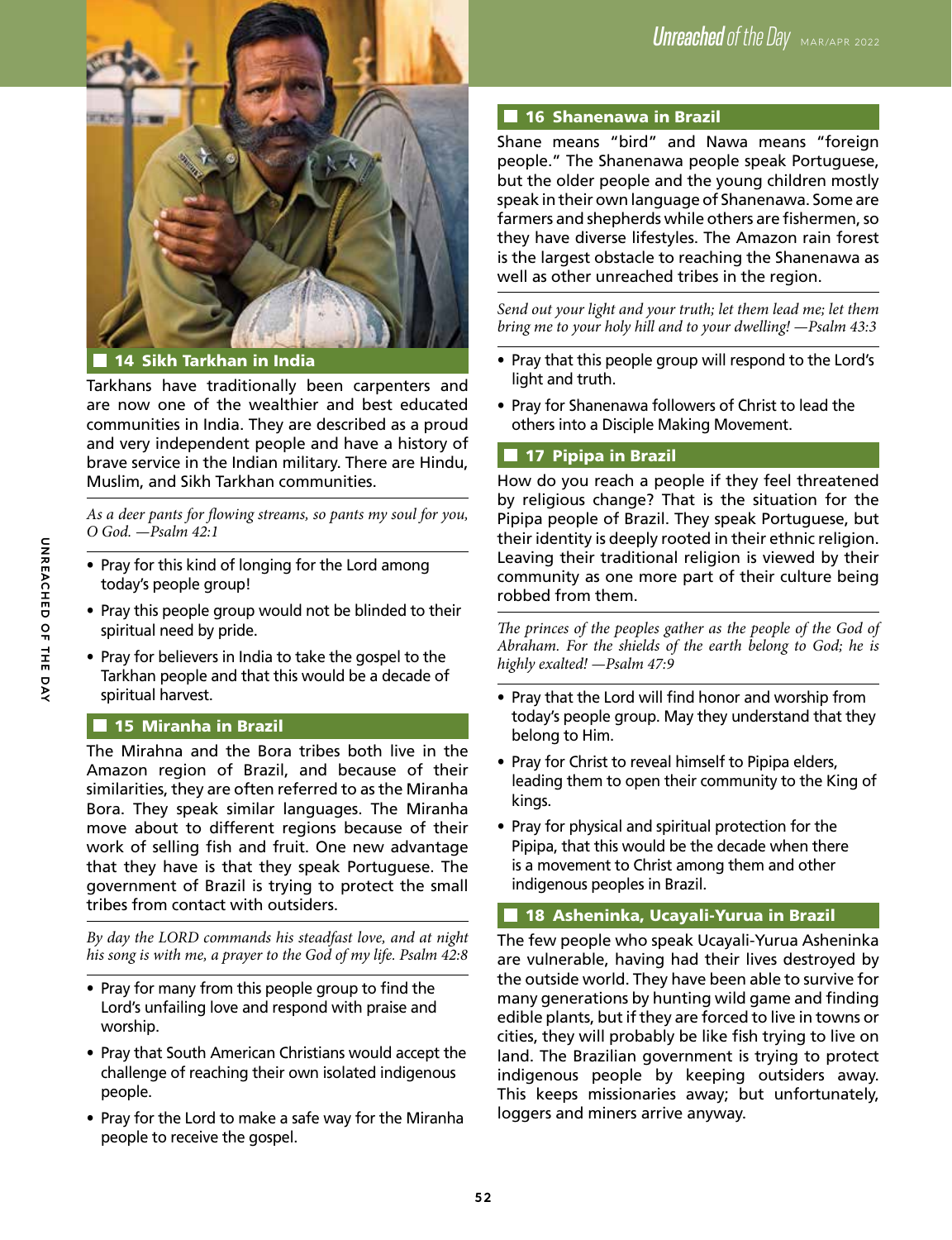*The Mighty One, God the LORD, speaks and summons the earth from the rising of the sun to its setting. —Psalm 50:1*

- Pray that today's people group will respond to God's summons to come to Him!
- Pray for the Lord to be a way maker for this tribe to find their way to Jesus Christ.

# **19 Kadazan Dusun in Brunei**

Kadazan Dusun people groups are primarily agriculturalists growing rice and vegetables and raising animals. Many are employed in the timber industry. The lifestyle of the Kadazan Dusun in the urban and developed areas is quite different from those in the remote rural areas.

*Wash me thoroughly from my iniquity, and cleanse me from my sin! For I know my transgressions, and my sin is ever before me. —Psalm 51:2–3*

- Pray for true heart-felt repentance to come to leaders of this people group. Pray that believers from Malaysia would have the compassion and mercy of Christ to go to the Kadazan Dusun people in Brunei.
- Pray for Jesus movements to bless extended families, so the gospel would spread rapidly.
- Pray for the lives and culture of the Kadazan Dusun people to evidence the rule and reign of the Kingdom of God as they open to the gospel, and for the beauty of Jesus to be seen in them.

#### **20 Bulgarian Jew in Bulgaria**

Jews have been in Europe for at least 2,000 years, and they have been a significant influence in the history and culture of Europe. Much of what is considered "Jewish" today is rooted in European Jews. Today, many Jews in Bulgaria are either nonobservant or have assimilated into the prevailing secular Bulgarian culture. As older Jews die, the Jewish community dwindles.

*Against you, you only, have I sinned and done what is evil in your sight, so that you may be justified in your words and blameless in your judgment. —Psalm 51:4*

- Pray that leaders among this people group will understand the depth of their sin just as King David did.
- Pray that as the gospel is shared, the Jews in Bulgaria would understand it as the fulfillment of God's promised Messiah through Abraham.
- Pray that strong churches would be planted, and disciples would train more disciples in Jewish communities.



The Bobo Madare people are an inherently decentralized group of people. The concept of placing political power in the hands of an individual is foreign to the Bobo. Each clan has a totem, which is an emblem and the representation of a spirit being. Animistic spiritual forces dominate their lives.

*Purge me with hyssop, and I shall be clean; wash me, and I shall be whiter than snow. —Psalm 51:7*

- May members of this people group be broken, and willing to repent and follow the Lord.
- Pray for believers in Burkina Faso to reach out to the Bobo Madare people and help them establish an unstoppable movement to Christ.
- Pray the Bobo Madare people would have ample supplies of clean water. Pray for good yields of their crops.

#### 22 Lobi in Burkina Faso

The name Lobi comes from two words, lou ("forest") and bi ("children"), meaning children of the forest. They are known as warriors and have been victims of slave raids. They are traditionally farmers and hunters. They are strongly animistic in their religious beliefs and worship ancestors. Thagba is the name of their creator god. They have no direct contact with Thagba but are dependent on nature spirits.

*Create in me a clean heart, O God, and renew a right spirit within me. —Psalm 51:10*

- Pray for leaders among this people group to have hearts that seek to be clean before the Lord, and that they will teach others His ways.
- Pray the Lord would set the Lobi tribe free from the worship of false gods, gods that cannot see, hear nor help them in any way.
- Pray for this to be the decade of harvest among the Lobi people.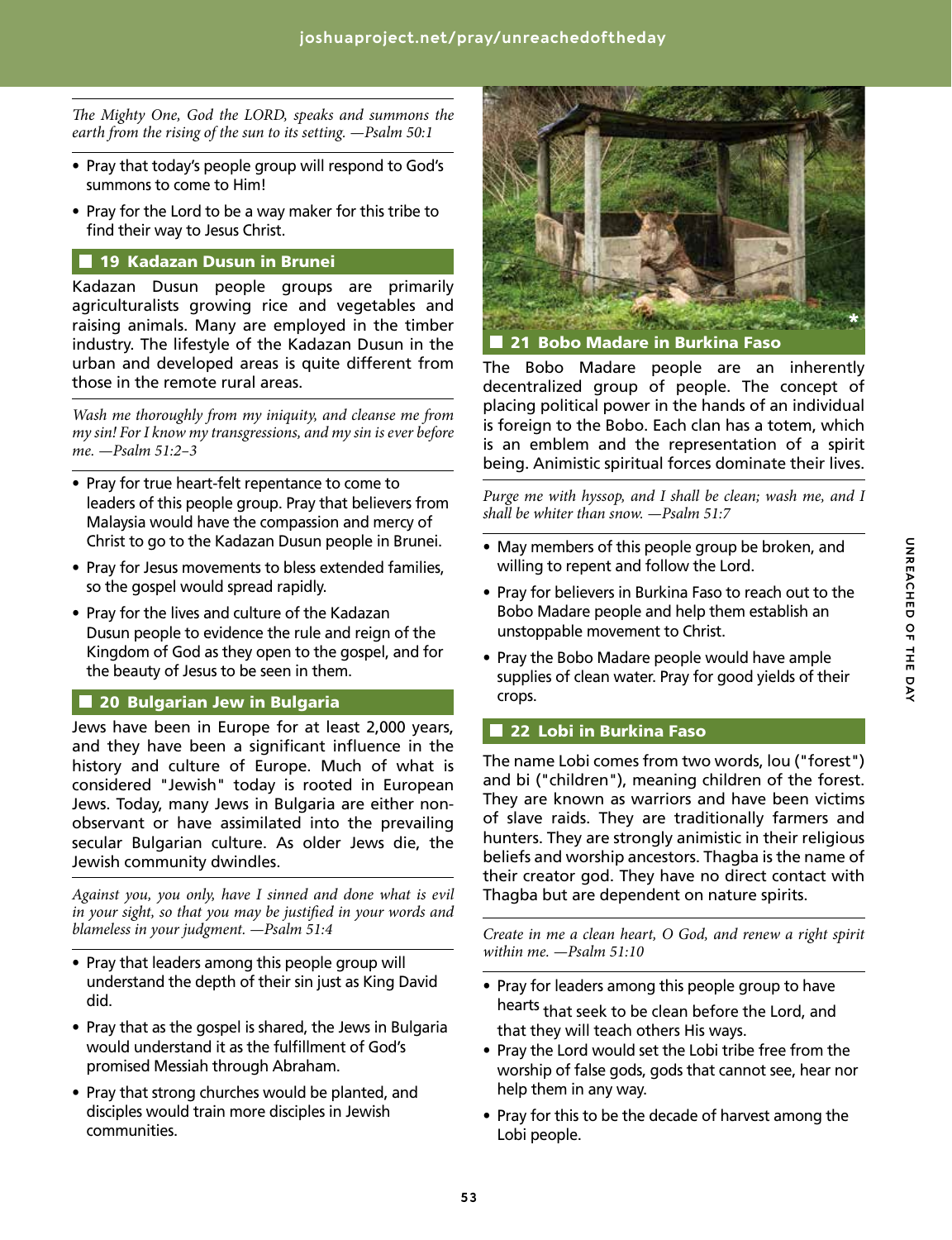# 23 Arab in Burundi

What is a "stateless" person? The Arabs in Burundi are considered stateless as they are not given Burundi citizenship, and their original homeland of Oman does not claim responsibility for them either. The Arab population in Burundi speak Arabic as their primary language, and those who received education may speak French or English.

*Restore to me the joy of your salvation, and uphold me with a willing spirit. —Psalm 51:12*

- Pray that when some from this people group accept the ways of God that they will be refreshed with joy and share it with others.
- Pray for Christian Arabs from outside Burundi to have the love and courage to share the gospel with them.
- Pray for a movement to Christ among the Arabs living in Burundi.

#### 24 Khmer Krom in Cambodia

The Khmer Krom have migrated from Vietnam and now live within the borders of Cambodia. Because of linguistic, political and social factors, they are distinct in many ways from the wider Khmer population in Cambodia. As Buddhists, the Khmer Krom may not understand the reality of sin and their need for Jesus as their Savior. Altering one's world view is painful and difficult.

*The sacrifices of God are a broken spirit; a broken and contrite heart, O God, you will not despise. —Psalm 51:17*

- Pray for the Lord to break the spirits of members of this people group and bless them with joy of salvation and mercy.
- Pray for this people group to have the opportunity to hear of Christ in their mother tongue and in a manner they will both understand and accept.

#### 25 Western Cham in Cambodia

Western Cham villagers are extremely poor, and their settlements convey a sense of impermanence. They are now largely integrated into the Cambodian lifestyle, and many now speak Khmer (Cambodian). This Muslim community living in Buddhist Cambodia may have become especially protective of their culture and religion.

*You have kept count of my tossings; put my tears in your bottle. Are they not in your book? —Psalm 56:8*

• Pray for members of this people group to turn to the Lord with their sorrows and trust Him to wipe away their tears and replace it with eternal joy.

- Pray for improved living conditions for the Cham, for employment opportunities, and for good schools to be available for the children.
- Pray for Cambodian believers to take Christ to the Western Cham.

#### ■ 26 Wandala in Cameroon

The Wandala live in compact villages that are grouped in rectangular compounds. Each compound, which contains several small huts, is surrounded by a dirt wall. They are almost entirely Muslim. Nominal Christianity is a huge problem in Cameroon, so Muslims rarely see living Christianity in action.

*For God alone my soul waits in silence; from him comes my salvation. He alone is my rock and my salvation, my fortress; I shall not be greatly shaken. —Psalm 62:1–2*

- Pray that many from this people group will make Christ the rock of their salvation this decade. Pray for workers who will be able to communicate to this tribe in their own language.
- Pray the Wandala would be drawn to the man Isa (Jesus), leading to a powerful movement to Christ.

#### **27 South Giziga in Cameroon**

Kirdi (meaning "pagan") is a broad, collective name for a number of people groups living in northern Cameroon, southeastern Nigeria, and southwestern Chad. One of these groups is the South Giziga tribe. Most are farmers who raise crops on hillside terraces. At this point, the South Giziga are becoming Islamized, which adds a thick barrier to the gospel of grace.

*Trust in him at all times, O people; pour out your heart before him; God is a refuge for us. Selah —Psalm 62:8*

- Pray that the Holy Spirit will draw many from this people group to trust the Lord at all times and share their hearts with Him.
- Pray that the Lord would increase their hunger for the Word of God and open their eyes to the Truth.
- Pray for South Giziga believers to lead their people into a movement to Christ.

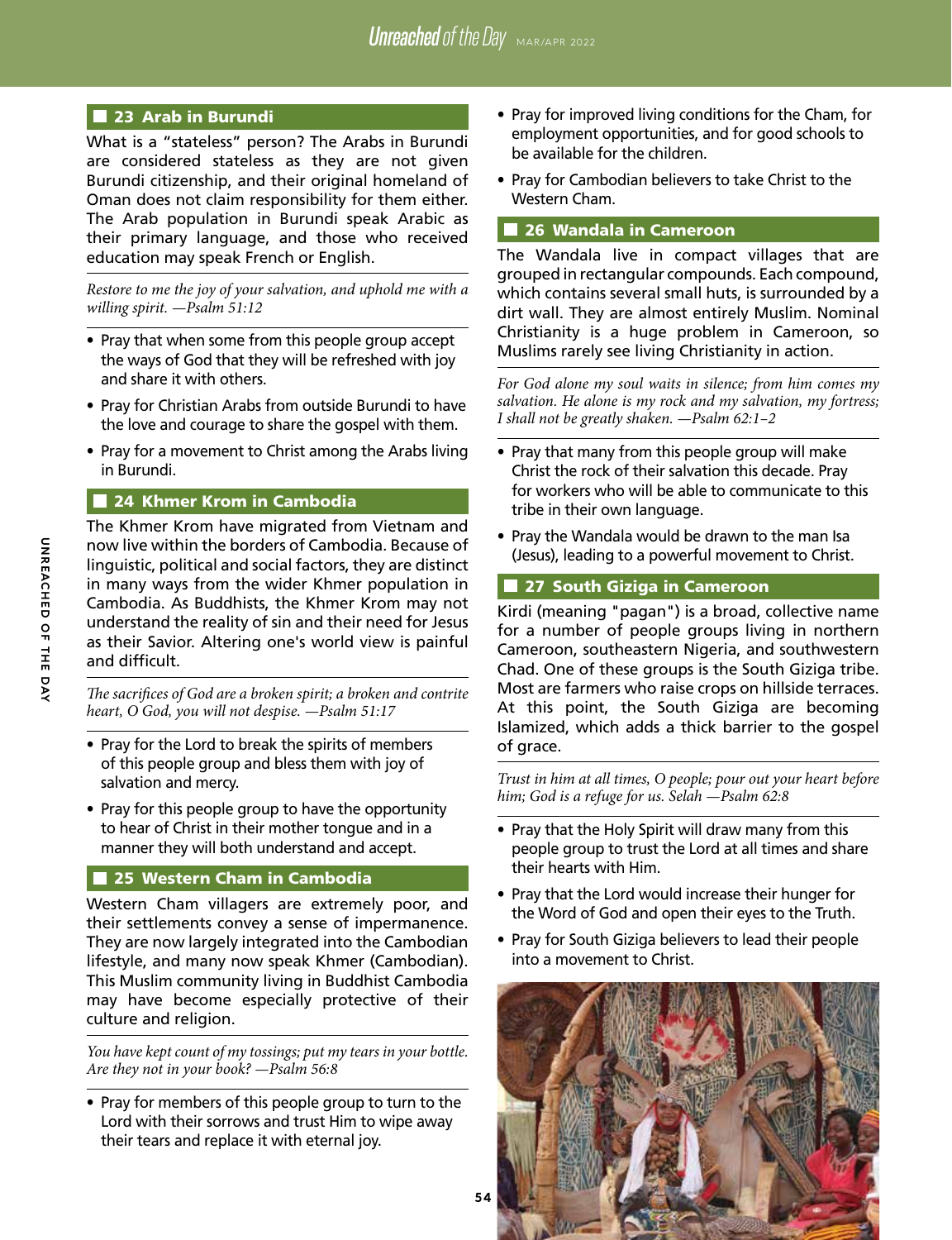

**28 Punjabi in Canada** 

The Punjabi people are from the Punjab, straddling the border between India and Pakistan. This region has been host to some of the oldest civilizations in the world. There are a number of Punjabi emigrant communities in Canada; they are traditionally Hindu, Muslim or Sikh. Most of those in Canada are Sikh, and they are well established in that country. There are believers among the Punjabi of Canada.

*O God, you are my God; earnestly I seek you; my soul thirsts for you; my flesh faints for you, as in a dry and weary land where there is no water. —Psalm 63:1*

- Pray that hundreds from this people group will earnestly seek God and find Him.
- Pray they would live lives that honor the Lord, being united in love around truth.
- Pray that they would be salt and light to other Punjabis.
- Pray for a movement to Jesus to multiply among Punjabi families and communities.

#### **29 North African in Canada**

Geographically, Canada is a far cry from North Africa with the Sahara Desert and Mediterranean climate. Yet North Africans have immigrated to Canada since the 1960s, settling mostly in Montreal, but also Toronto and Vancouver. They are from Morocco, Egypt, Libya, Algeria and Tunisia, and they have their own community organizations. They are Christian (Egyptian Copts), Sunni Muslims and Jews.

*Because your steadfast love is better than life, my lips will praise you. —Psalm 63:3*

- May many from this people group understand this and act upon it.
- Pray for revival among Coptic Christians and for Jews for Jesus outreach to North African Jews.
- Pray that North African believers would deliberately evangelize North Africans in Canada.
- Pray that North Africans in Canada would tune in to SAT-7 Arabic programs.

*Unreached of the Day* MAR/APR 2022 **joshuaproject.net/pray/unreachedoftheday**

#### 30 Kawahia in Sudan

The Kawahia are one of the Sudanese Arab ethnic groups. Kawahia are African in many respects; however, they still retain aspects of their Arab culture such as loyalty, hospitality, and strict codes of honor. Sudanese Arabs also retain characteristics of Arab family and societal life such as the distinct roles of males and females. However, in Sudanese Arab culture, women enjoy more freedom and liberty than women in many Arab societies around the world.

*So I will bless you as long as I live; in your name I will lift up my hands. My soul will be satisfied as with fat and rich food, and my mouth will praise you with joyful lips, —Psalm 63:4–5*

- Pray that much praise reaches the heavens from this people group.
- Pray for the message of Jesus to come to the Kawahia in a way that connects with their cultural values of loyalty and honor.

#### **31 Runga in Central African Republic**

The Runga are an agrarian Central African Republic people group. They are a polygamous people, with up to four wives to a household. However, the primary wife lives with the husband while secondary wives live in their own separate dwellings. Many practice folk Islam, i.e., animism with a veneer of Sunni Islam. The remainder are Sunni Muslims. They also engage in Sufiism, a mystic form of Islam.

*Blessed is the one you choose and bring near, to dwell in your courts! We shall be satisfied with the goodness of your house, the holiness of your temple! —Psalm 65:4*

- Pray for many from this people group to find joy in the Lord.
- Pray for the development of engaging Christian radio broadcasts and the publication of Christian literature, including the Bible.
- Pray that the Holy Spirit would prepare the way for a Disciple Making Movement.

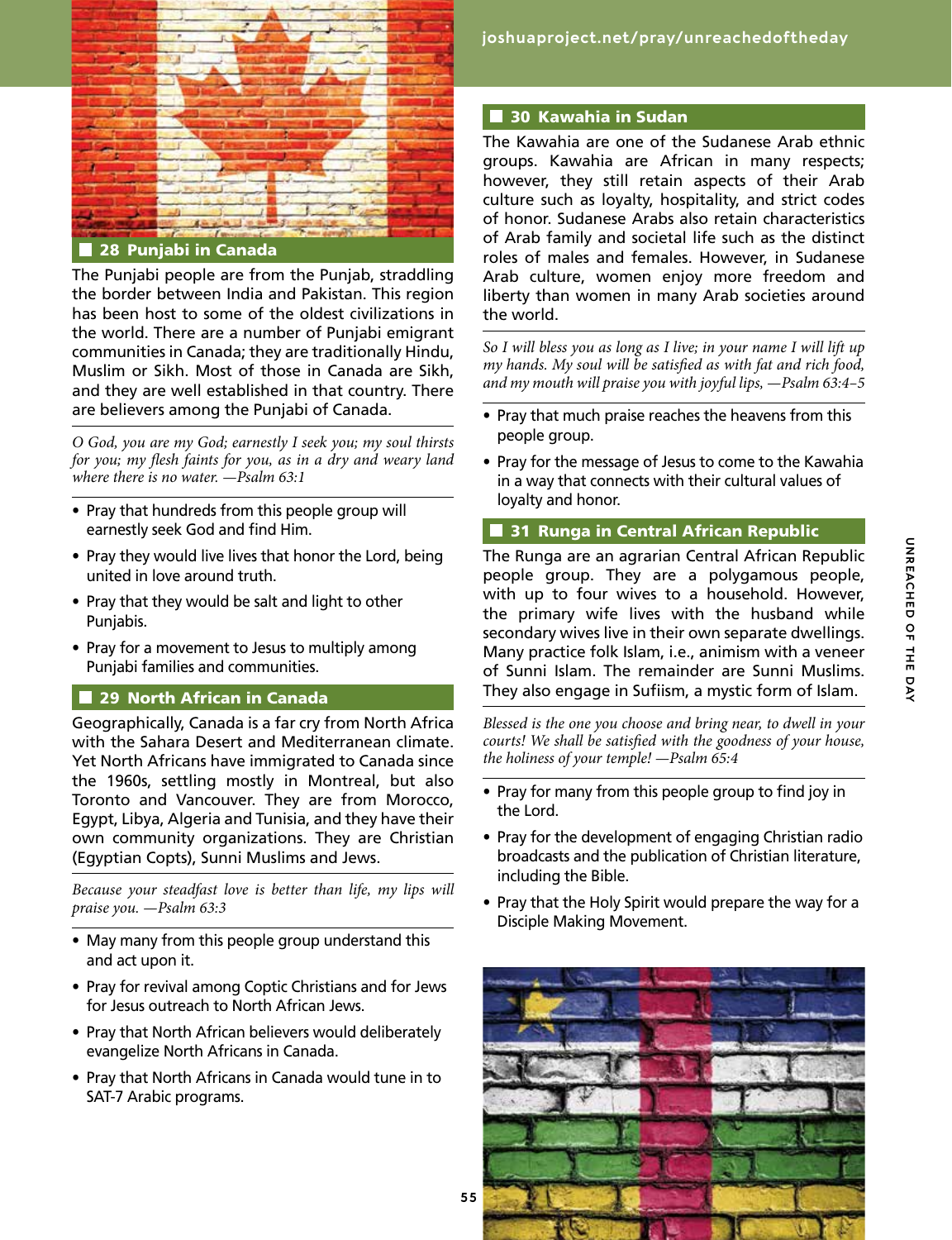

# **APRIL**

# **1 Fertit Baggara, Central African Republic**

"Baggara" (also Shuwa Arabs) is derived from the Arabic word bagar, meaning "cow," and refers to the Arab tribes in West Africa who are cattle herders. They are spread from the Lake Chad region eastward to the Nile River. Most Baggara tribes are nomadic and depend entirely on their animals for survival. Each year, they move the herds to where there is water, and they usually plant crops in their fields to harvest upon their return.

*By awesome deeds you answer us with righteousness, O God of our salvation, the hope of all the ends of the earth and of the farthest seas; —Psalm 65:5*

- Thank the Lord that He is the hope of all the earth and the hope of all nations!
- Pray that God would raise up long term workers to join those who have already responded.
- Ask for a Baggara movement to Christ.

# **2 Kanembu in Chad**

Up until the 1200s, the Kanembu were the most powerful people group south of the Sahara Desert. Their empire rapidly declined during the 1500s. Today, rich natron deposits are scattered across more than 30,000 acres of Chad. They are found in salt mines, most of which the Kanembu people own. While most of the Kanembu are farmers, many earn a living by mining the natron. The Kanembu live in the desert region of northwestern Chad. Since the area receives less than 12 inches of rain per year, farming is very difficult.

*So that those who dwell at the ends of the earth are in awe at your signs. You make the going out of the morning and the evening to shout for joy. —Psalm 65:8*

- May many from this people group stand in awe of the Lord's deeds and joyfully follow Him.
- Ask the Holy Spirit to soften Kanembu hearts towards Christ— that they would be receptive to his teachings, igniting a movement to Christ.

# 3 Maba in Chad

The Maba are one of the larger non-Arab peoples in Chad. Unlike cultures that assimilate the ways of their conquerors; historically, the Maba were not weakened by invasions, remaining a dominant people.

*Shout for joy to God, all the earth; sing the glory of his name; give to him glorious praise! —Psalm 66:1–2*

- May there be many from this people group doing just this very soon!
- Pray for Maba elders and family leaders to have a spiritual hunger that will open them to the ways of Jesus Christ.
- Pray for a Disciple Making Movement to spread into every Maba village in Chad and into Sudan.
- Pray that such a movement would bless the Maba people in every way, causing African Muslims around them to consider the claims of Christ.

# **4 Northern Pashtun in Chile**

Since Chile is a peaceful, prosperous nation, the Pashtuns, who were used to constant war, are learning to enjoy peace and prosperity. Most Pasthuns in Chile, having been there for a long time, are less likely to be open to change than they were when they first arrived.

*Bless our God, O peoples; let the sound of his praise be heard, —Psalm 66:8*

- Pray that today's people group will loudly sing His praises to other nations.
- Pray for the strong evangelical movement in Chile to seek Pashtun Muslims that are looking for spiritual satisfaction.
- Pray for the Holy Spirit to kindle a desire among Pashtuns for true spirituality that only comes from a relationship with Jesus Christ.

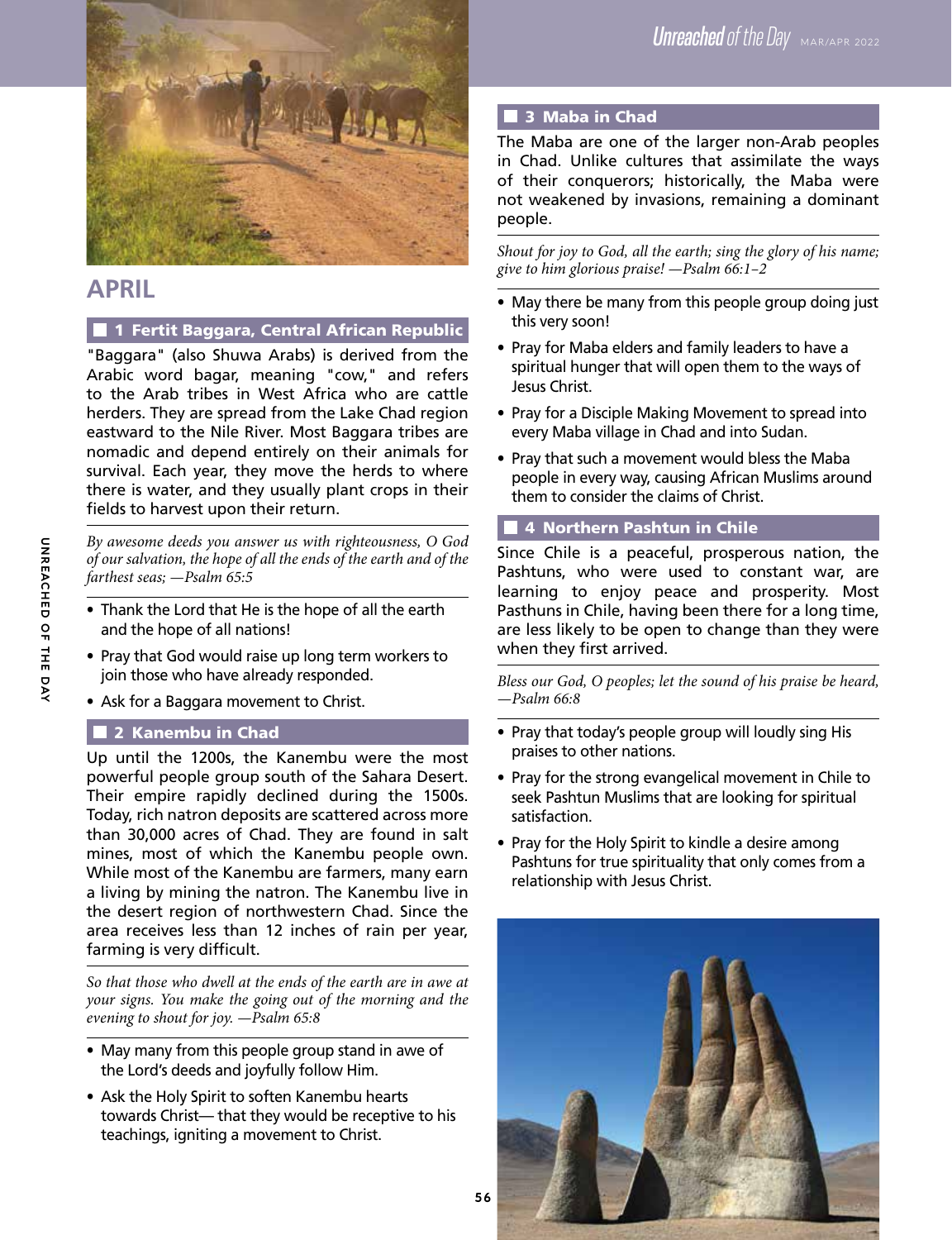# **5 Xiang Chinese in China**

Did you know there is a people group in China that has a writing system only understood by their women? They call themselves the Xiang, one of the Han Chinese peoples. The Xiang worship the spirits of dead communist leaders that once ruled China.

*For you, O God, have tested us; you have tried us as silver is tried. —Psalm 66:10*

- Pray for the Lord to test and purify today's people group.
- Pray that a strong community of followers of Christ would be established among the Xiang. Ask God to show them that Jesus Christ is the sovereign, risen Savior—the only one who is truly worthy of worship.
- Pray for spiritual openness and a hunger for true righteousness, especially among their leaders.

## **6 She in China**

Music is important to the She. When a guest comes to a village, the She request songs. Most She spend their days tending to rice fields on their hilly land, which also yields cotton, tea, and grain. The main religious adherence among the She is Daoism, which they mix with ancestor worship. The She share the Yao belief in Pan Hu, the dog-king they believe was the forefather of their race. Although there are scattered Christian communities among the Chinese who live near them, the gospel has never taken root among the She.

*Come and hear, all you who fear God, and I will tell what he has done for my soul. —Psalm 66:16*

- Pray for bold testimonies of the Lord's deeds to come from today's people group.
- Pray this would be the decade of an enormous harvest among the She people.

# **7 Tujia in China**

Tujia, or "The People," are an unreached people group; however, they consider themselves, "the aboriginal people." Yet this "original people," has significantly assimilated with the surrounding peoples since the 16th century, so today only three percent actually speak Tujia.

*That your way may be known on earth, your saving power among all nations. —Psalm 67:2*

- Pray that His ways will soon be known by today's people group.
- Pray that a strong community of believers would be established among the Tujia.



- Pray that they would be overwhelmed by the Holy Spirit and yield to Jesus Christ.
- Pray for a Disciple Making Movement to flourish among them this decade.

#### **8 Southern Hmu in China**

The Southern Hmu annually observe the Worship of the Door Festival. At sunset, they close the door, sacrifice a young female pig, and pour her blood into a hole under the door jam. Then, the family observes a long period of silence. The father and oldest son stay up all night, and just before daybreak, they solemnly recite: "We worship thee, O door. Keep away sickness, keep away disease, keep away slander, and all that is injurious."

*Let the peoples praise you, O God; let all the peoples praise you! Let the nations be glad and sing for joy, for you judge the peoples with equity and guide the nations upon earth. Selah —Psalm 67:3–4*

- Pray that this day will come soon!
- Pray for missionaries to show the few Southern Hmu Christian believers how to read and use the New Testament in their language.
- Pray this would lead to a Disciple Making Movement.

#### 9 Yang Zhuang in China

How do you get rid of a half a million convicts? You exile them! During the Qin Dynasty (221-207 BC), that is exactly what the Chinese Emperor did. He sent them to the Lingnan region in southern China, now called Guangxi and Guangdong. They intermingled with the various branches of the Bai Yue people group, and today they are called Zhuang. The Zhuang try very hard not to offend the spirits.

*God shall bless us; let all the ends of the earth fear him! —Psalm 67:7*

- Pray for fear and worship to rise up from all peoples in the 2020s.
- Pray for the Holy Spirit to break the hold that spirits have over the Yang Zhuang and to open their hearts to respond to Jesus Christ who died to save them.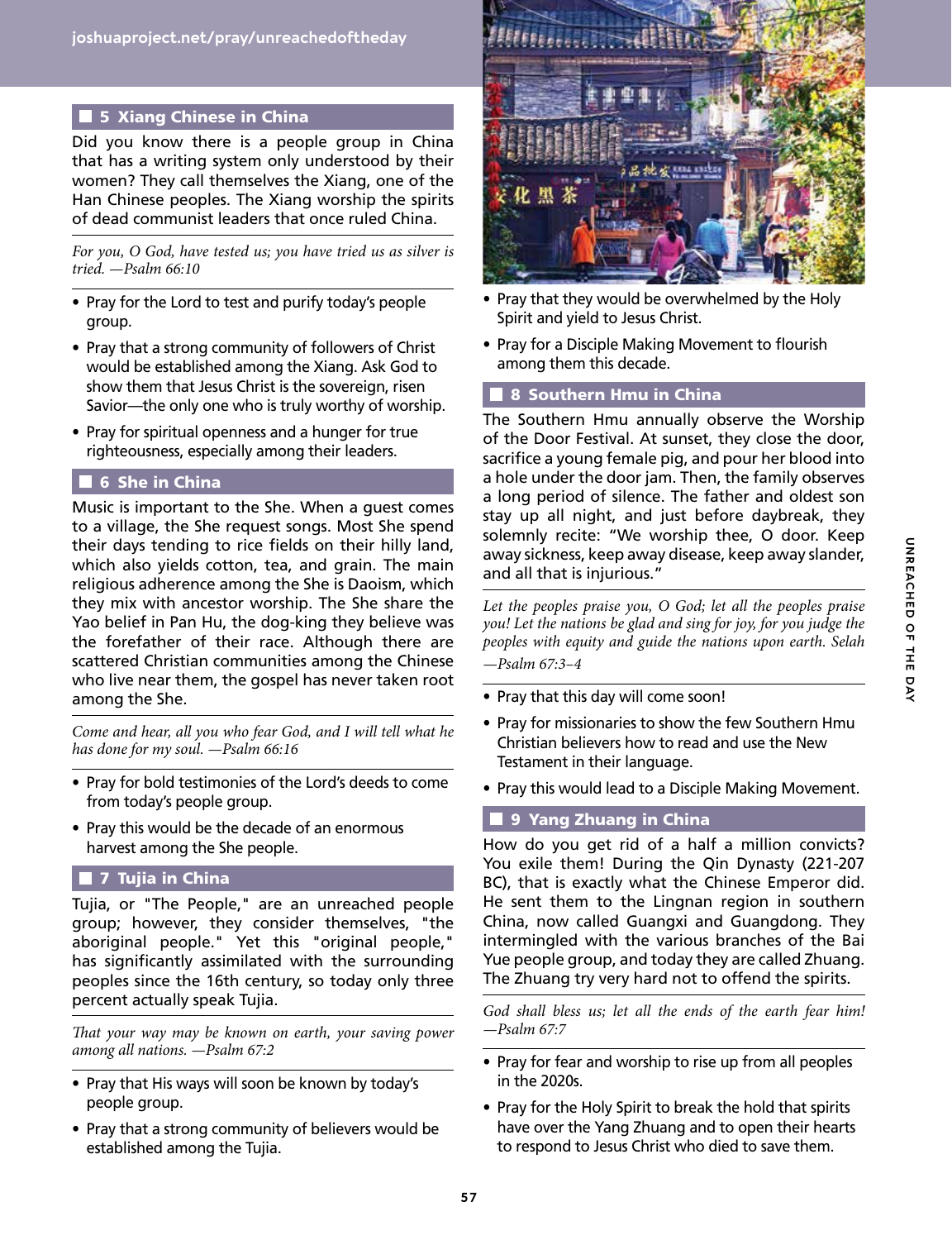#### ■ 10 Hua Miao in China

Yes, there will be some Hua Miao at the throne of Jesus in eternity! Reports show that there are 1,000 scattered Hua Miao Christians, yet there is a vast number that need to be reached for Christ. Their only chance of hearing the gospel comes if they happen to live near one of the few evangelized Miao groups.

*Sing to God, sing praises to his name; lift up a song to him who rides through the deserts; his name is the LORD; exult before him! —Psalm 68:4*

- May today's people group feel His holy presence when they worship Him.
- Pray for the tiny Christian Hua Miao community to trust in the Holy Spirit's leadership to grow in Christ and to reach out to their yet unsaved communities.
- Pray for the Holy Spirit to send dreams and visions to unsaved Miao communities about someone bringing them good news.

# **11 Bouyei in China**

The Bouyei have inhabited Guizhou Province for 2,000 years. When a Bouyei woman is in the process of giving birth, a tree branch is placed across the door to prevent intruders from entering. They erect an altar to the spirits to ensure the delivery goes smoothly. After birth, they bury the placenta under the bed. Sometimes the Bouyei language dialects vary from village to village. Since the Bouyei believe in many gods, there are a lot of barriers to dismantle.

*Father of the fatherless and protector of widows is God in his holy habitation. —Psalm 68:5*

- May the widows and orphans among this people group become part of His family.
- Pray for a renewed church planting movement among the Bouyei that will introduce Jesus Christ to many unevangelized Bouyei communities.

#### 12 Hani in China

The Hani are a needy and poverty-stricken people. The central government ranked them lowest of China's official minorities in a quality-of-life index. There are few resources (Scripture, gospel films, etc.) available to help communicate the good news of Christ to the Hani people.

*Blessed be the Lord, who daily bears us up; God is our salvation. Selah Psalm —68:19*

- May today's people group allow the Lord to carry them in His powerful arms.
- Pray for the Hani to be able to improve their living

conditions, for employment, and for schooling for the children.

• Pray that there would be a movement of the Hani towards Christ Jesus as Savior and King.

## 13 Ha Li in China

The speakers of the Hlai language live on the western end of Hainan Island. Hainan was a hunter's paradise until recently, and even now one can find a large number of wild animals in the mountainous regions. Most of the Christians on Hainan Island are Ha Li. Their god, Pa-Thung, lives in an unknown place. But his agents, evil spirits, keep an eye on their villages from nearby places like caves and rivers.

*O kingdoms of the earth, sing to God; sing praises to the Lord, Selah to him who rides in the heavens, the ancient heavens; behold, he sends out his voice, his mighty voice. —Psalm 68:32–33*

- May all the nations praise Him!
- Pray the Ha Li people would be set free from fear of spiritual forces and put their trust in Christ.
- Pray for a Ha Li movement to Christ.

#### 14 Yongbei Zhuang in China

A newly married Yongbei Zhuang woman stays with her parents until after the birth of the first child. Only then does she go to live with her husband in his village. Their homes are usually built on stilts. Yongbei Zhuang people are careful not to offend spirits of water, forest, mountain and villages surrounding them. Strongholds of fear must be torn down.

*Ascribe power to God, whose majesty is over Israel, and whose power is in the skies. Awesome is God from his sanctuary; the God of Israel—he is the one who gives power and strength to his people. Blessed be God! —Psalm 68:34–35*

- Pray for many from today's people group to tell of God's power and goodness to others.
- Pray that the Lord Jesus would raise up entire Yongbei Zhuang families and communities until their culture is transformed to fully glorify God on earth.

# **15 Northern Hmu in China**

Chinese people have despised the Hmu people for centuries and called them "men-dogs." When a Hmu dies, a shaman "opens the road" by giving directions to enable the soul of the deceased to reach heaven after a long journey. In 1898, missionary W. S. Fleming and the first Hmu convert, Pan Xiushan, were murdered, and Christian inquirers were beheaded. Today, the main center for the Northern Hmu people is Kaili City.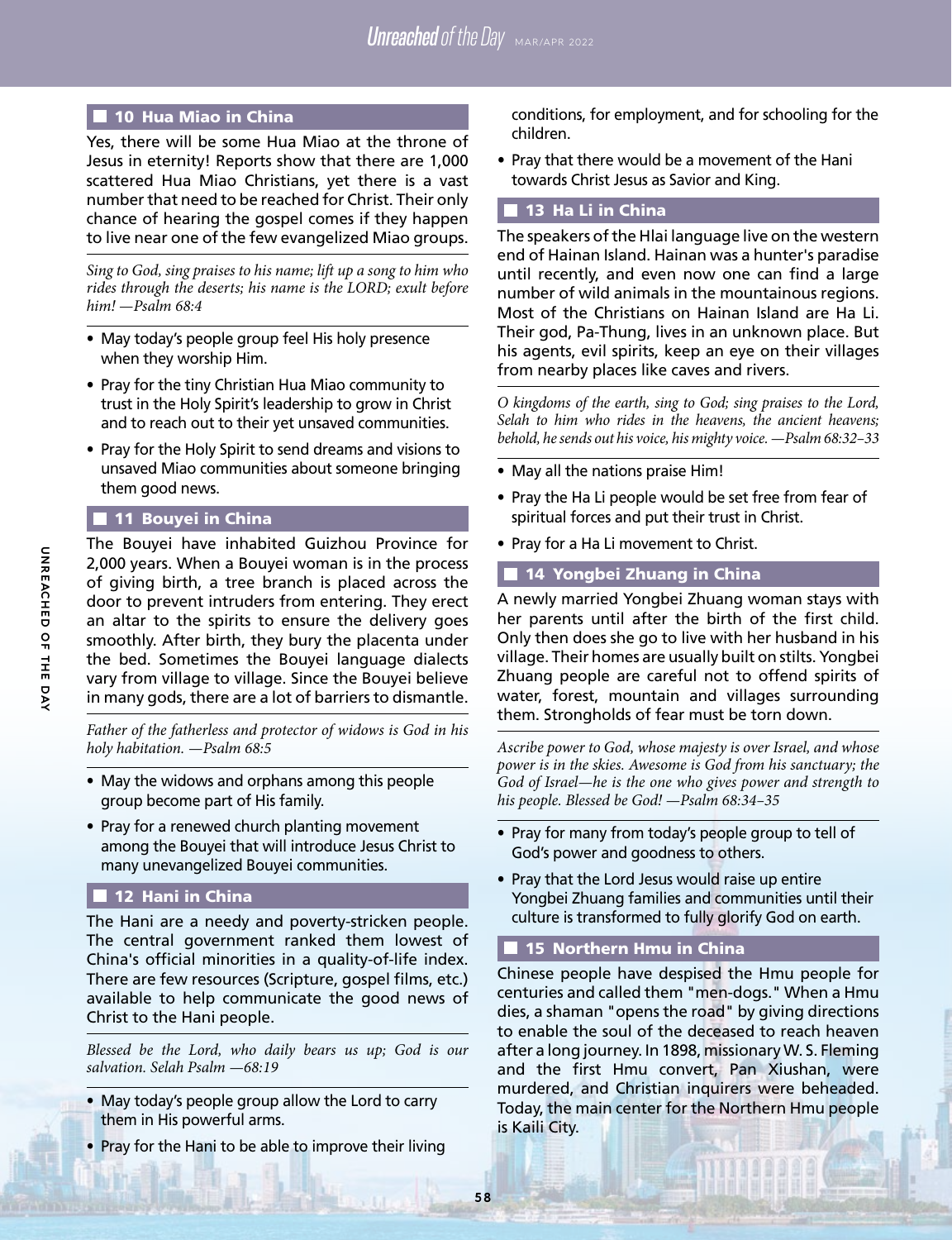You guide me with your counsel, and afterward you will *receive me to glory. —Psalm 73:24*

- Pray that today's people group will seek God's counsel and be led to His glorious destiny.
- Pray for the Holy Spirit to work powerfully through those ministering to Hmu people.
- Pray they would be given spiritual understanding.

#### **16 Mishaba Laluo in China**

The Mishaba Laluo celebrate the Festival of the Tree King, where the entire community gathers around a large tree that stands outside the village. They sacrifice a black piglet, and the pig is cooked and eaten by the people, who sing a song in praise of the power of the tree god. Such traditions keep them together as a people, and they believe it is a betrayal of their people to accept outside spiritual beliefs.

*Whom have I in heaven but you? And there is nothing on earth that I desire besides you. My flesh and my heart may fail, but God is the strength of my heart and my portion forever. —Psalm 73:25-26*

- Pray for many from today's people to know that they must have no other God but the Lord.
- Pray for the Lord to move among the Mushaba Laluo in such a way that they realize their need for a sinfree savior.
- Pray for a Disciple Making Movement among the Mishaba Laluo people this decade.

#### **17 Liujiang Zhuang in China**

China's Guangxi Province is made up mostly of people from the Zhuang people groups. They live similar lives, and each subgroup, including the Liujiang, is unreached with the gospel. Fear of retaliation by the spirit world might be one of the reasons why the Liujiang Zhuang remain unreached.

*When the earth totters, and all its inhabitants, it is I who keep steady its pillars. Selah —Psalm 75:3*

- Pray that many from today's people group will allow Him to be their firm foundation in times of trouble.
- Pray for Han Chinese believers to take Christ to their Liujiang Zhuang neighbors.
- Pray for Christ to show himself powerful and righteous before the Liujiang Zhuang people.
- Pray for a movement to Christ that will bless all Zhuang peoples in China.

#### **18 Guibei Zhuang in China**

There are physical obstacles in trying to reach the Guibei Zhuang in that anyone who wishes to share Christ with them would probably have to move to Guangxi Province in western China. There are also the usual obstacles of spiritual dullness and deceit that are common to all peoples.

*But I will declare it forever; I will sing praises to the God of Jacob. —Psalm 75:9*

- Pray for many from today's people group to tell of God' wondrous deeds to their families.
- Pray for the Lord to reveal himself to the Guibei Zhuang, so they will know that he is the only God they should fear.
- Pray that this would be the decade where hundreds of Guibei Zhuang people embrace Jesus and take him to the lost in western China.

#### 19 Pingdi in China

In the ancient past, the Pingdi (a Yao subgroup) had a legend of a creator. The Yao claim, "Ages ago ... before we crossed the sea, we worshiped someone called Tin Zay, who lives in heaven and is a holy god." Christians sharing the gospel with the Pingdi people group could start with the story of Creator God.

*Glorious are you, more majestic than the mountains full of prey. —Psalm 76:4*

- Pray that this people group will realize the eternal majesty and glory of the Lord, and give Him praise.
- Pray that believers from other parts of China would bring them the Good News. The JESUS Film and some audio resources are available in Xiang, the language of the Pingdi.
- Pray for a "Book of Acts" type of movement to Christ among the Pingdi people.

#### **20 Hakka Chinese in China**

While the Hakka have cultural differences from Han Chinese, they are still considered Chinese. The Hakka people are most numerous in Taiwan and southern China's Guangdong Province, but many also live in Malaysia and Hong Kong. They have their own cuisine, architecture and dress. Their spiritual beliefs are very similar to other Han Chinese groups. The Hakka people are not as open to the claims of Christ as most of their neighbors.

*Help us, O God of our salvation, for the glory of your name; deliver us, and atone for our sins, for your name's sake! —Psalm 79:9*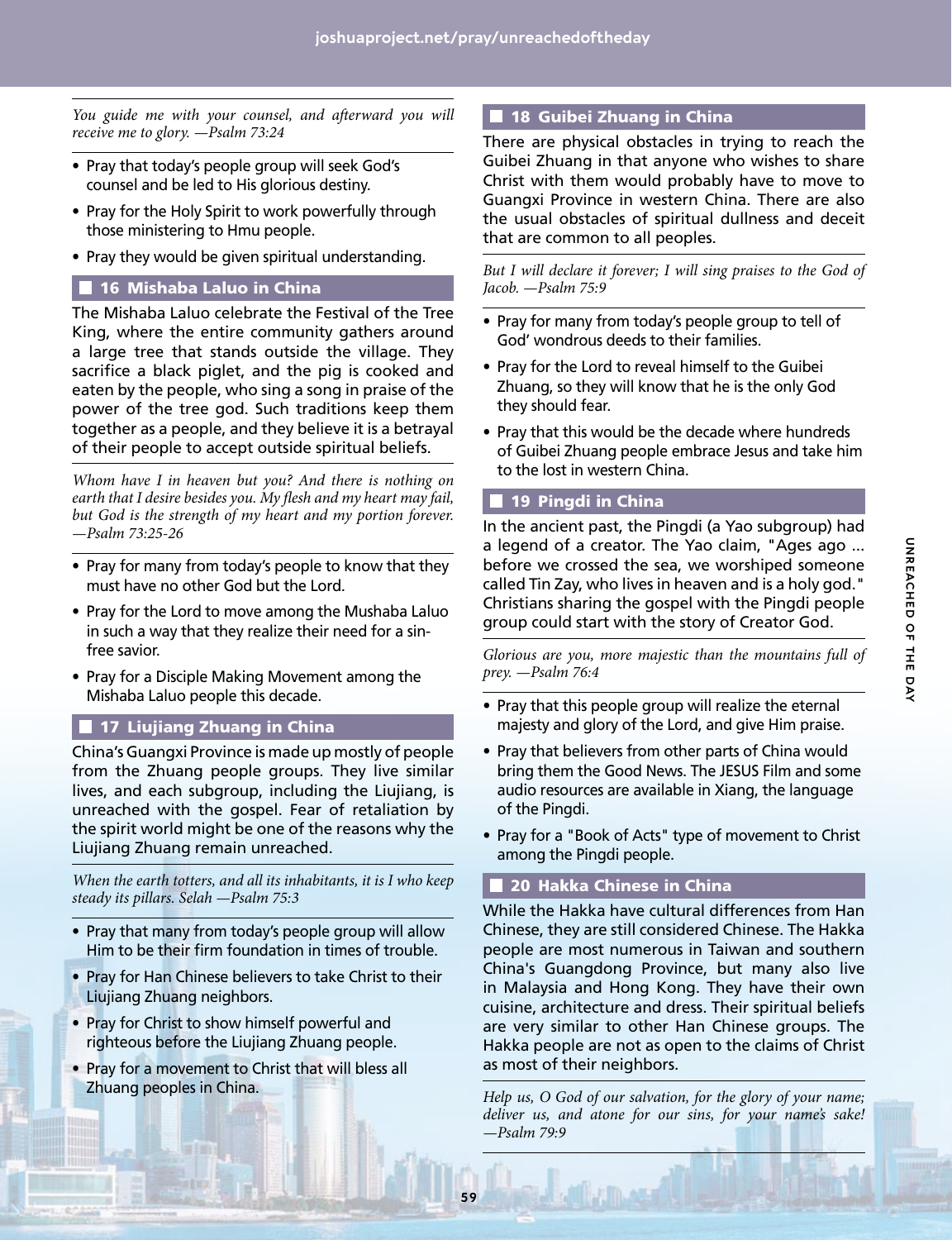

- Pray that many from this people group will call out to the Lord as desperately as the psalmist did in this verse.
- Pray for Bibles, the JESUS Film, and other Christian materials to find their way into Hakka homes.
- Pray for a Disciple Making Movement among the Hakka people.

# 21 Cantonese in Macau, China

Did you know there is a tiny region in China with Portuguese as one of the two official languages? Yes, I am talking about Macau, "the Las Vegas" of the People's Republic of China (PRC). Macau was a Portuguese colony until China took over this gambling hub in 1999. Cantonese people make up nearly 90% of the residents. The Cantonese language is mutually unintelligible with Mandarin, China's official language.

*Hear, O my people, while I admonish you! O Israel, if you would but listen to me! —Psalm 81:8*

- Pray for this people group to heed God's warning and listen to Him!
- Pray that the people of Macau would see the emptiness of materialism and turn to the Lord.
- Pray for a Disciple Making Movement among the Cantonese in Macau.

# 22 Saaroa in Taiwan

What is a dying language? It is a language with few adult speakers and no speakers in the younger generation. The Saaroa language of Taiwan fits into the endangered language category. Fewer than a dozen older adults speak Saaroa, and no child or young person can speak the language. Young Saaroa people are learning Mandarin and Bunun. Bunun people have moved into the mountain valleys where the tiny group of Saaroa live.

*But my people did not listen to my voice; Israel would not submit to me. So I gave them over to their stubborn hearts, to follow their own counsels. —Psalm 81:11–12*

- Pray that this will be the year when this people group stops following their own stubborn desires and begins to follow the Lord.
- Pray that each Saaroa person would have the opportunity to hear a clear presentation of the gospel in a way he or she can understand.
- Pray for a movement to Christ.

# **23 Laki in Iran**

The Kurdish Laki people of Iran live in the western part of the country. They speak Laki, which most linguists believe is one of the Kurdish languages. The Laki are semi-nomadic animal herders and farmers. Today, many live in permanent houses and grow grain, fruits, nuts and vegetables. Up until 1979 and the Islamic Revolution, opium was their cash crop. Some Laki have moved to Iranian cities and are fully engaged in modern society.

*My soul longs, yes, faints for the courts of the LORD; my heart and flesh sing for joy to the living God. —Psalm 84:2*

- Pray that the Lord will raise up many from this people group who have this kind of heart for being in the presence of the loving Lord.
- Pray that the Lord would raise up a Disciple Making Movement among the Laki in this decade.
- Pray that Bible would be translated into Laki and that these Bibles would make it to the Laki people.

# 24 Embera-Baudo in Colombia

The Embera-Baudo are an indigenous people who live in northwest Colombia. They make their living by hunting, gathering, fishing and agriculture. Unfortunately, the Baudo live in a region that is frequently used by drug cartels and rebel armies. Young Baudo men have been kidnapped to serve as guides. As a result, some have moved to towns and cities in "safer" parts of Colombia, but they have not adjusted well.

*O LORD of hosts, blessed is the one who trusts in you! —Psalm 84:12*

- Pray for many from this people group to find joy and hope in trusting the Lord Almighty.
- Pray that the Bible would be translated into Baudo.
- Pray that Embera believers would be moved by the Spirit to go to the Baudo and tell them about Jesus.

# **25 Malayo in Colombia**

The Malayo suffer from extreme poverty. Child malnutrition is a major problem. In addition, the Malayo are struggling to keep their land from encroachment of Spanish speaking settlers. Education among the Malayo is almost non-existent. A tiny fraction of the Malayo are believers.

*Let me hear what God the LORD will speak, for he will speak peace to his people, to his saints; but let them not turn back to folly. —Psalm 85:8*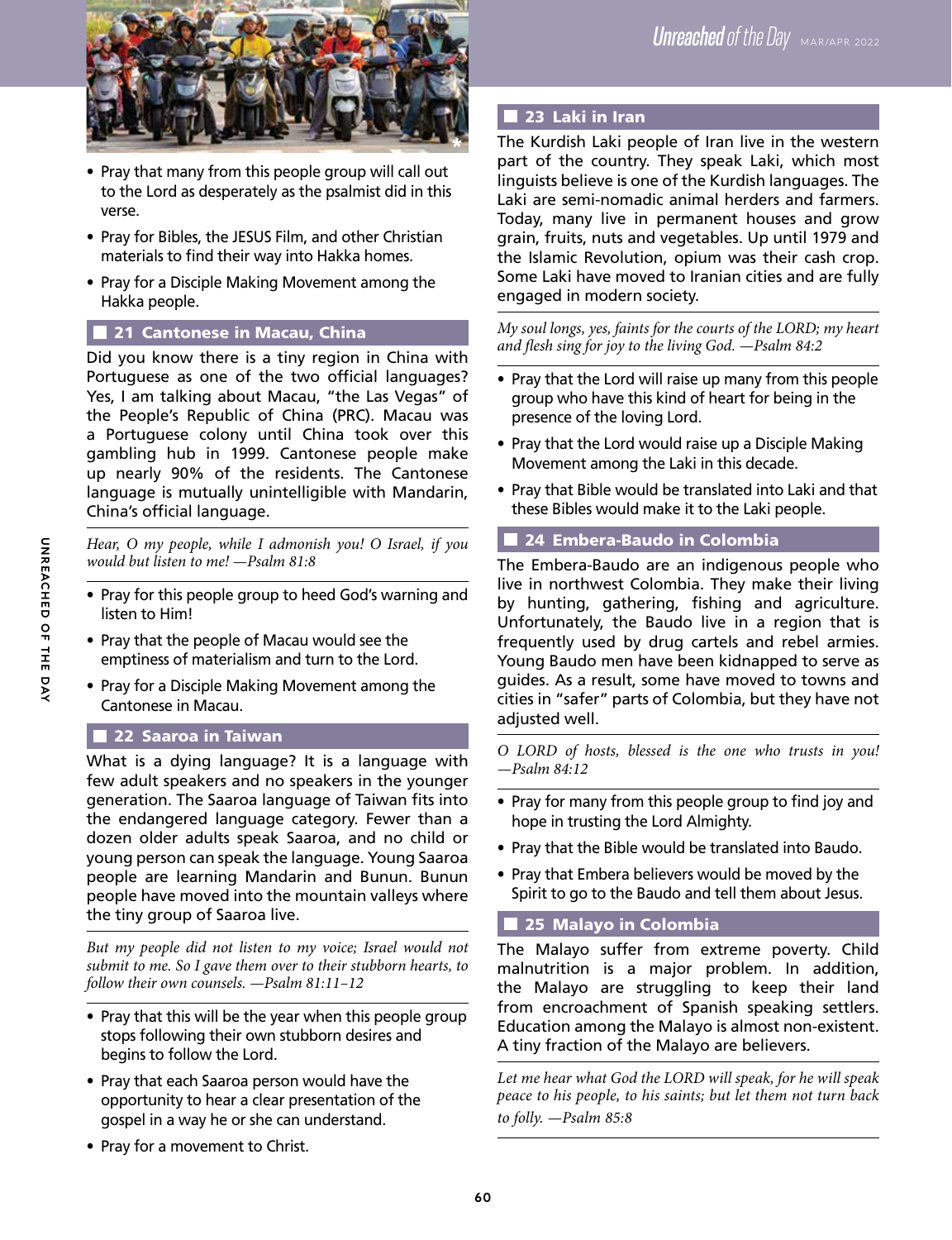- Pray that those who follow the Lord among this people group will never return to their old ways.
- Pray that Malayo believers would grow in the faith and would be bold in sharing the good news.
- Pray that Malayo parents would be able to provide for their children.
- Pray that teams would go to the Malayo to help with both their physical and spiritual needs.
- Pray that God would raise up a Disciple Making Movement among the Malayo in this decade.

### 26 Ngazidja Comorian in the Comoros

Living on a group of islands in the Indian Ocean between Madagascar and Mozambique, the Ngazidja Comorians are a people full of farmers and fishermen! Though the young people living there often wear Western style clothing, traditional clothing is still common. Children are expected to help with the farming, fishing and caring for the livestock.

*Surely his salvation is near to those who fear him, that glory may dwell in our land. —Psalm 85:9*

- Pray for the land of this people group to soon be filled with His glory and mercy!
- Pray that the Comorians would have access to all the things they need to be physically and spiritually content.
- Pray that they may learn about Jesus and be saved.
- Pray that more people would go and share God's Word with them.

# 27 Sere in the DRC

The Sere are a small people group. There is often a threat of roaming militias and violent criminals in the predominantly rural nation of the Democratic Republic of the Congo (DRC). Such a situation makes it very difficult for believers to move about and share the good news. There are no Christian materials in the Sere language, so someone will need to start at the beginning.

*For you, O Lord, are good and forgiving, abounding in steadfast love to all who call upon you. —Psalm 86:5*

- Pray for anointed workers who are skilled in writing to go to the Sere people so that they may write appropriate music and skits that can explain the life of Jesus.
- Thank the Lord that He is eager to offer love and forgiveness to peoples who turn to Him for help!
- Pray for a Disciple Making Movement to flourish among the Sere.

# **28 Swahili in the DRC**

The name Swahili literally means "coast" and is the name given to several people groups that share a common culture, language and religion. Many of the upper-class Swahili now manage small businesses, do clerical work and teach in schools. Islam is deeply ingrained in the worldview of the Swahili people. It will be difficult for them to accept other foundational answers to spiritual questions, such as salvation by Jesus Christ, not by human effort.

*All the nations you have made shall come and worship before you, O Lord, and shall glorify your name. For you are great and do wondrous things; you alone are God. —Psalm 86:9–10*

- Pray for many from this people group to understand this.
- Pray for an openness to Christ as being the only way to abundant life and eternal salvation.
- Pray for the Holy Spirit to anoint believers to take them the gospel.

# **29 Hausa in the DRC**

Today members of the Hausa community are highly trained, educated and assimilated into the political and social life of many African countries, including the Democratic Republic of the Congo (DRC). Some of the Hausas have become very rich. They are deeply involved in the politics of their communities. Islam and high status as a community are huge obstacles for those who might otherwise come humbly to the Lord of lords.

*A God greatly to be feared in the council of the holy ones, and awesome above all who are around him? —Psalm 89:7*

- Pray that many from today's people group will understand that the only God is the Lord, and they must turn to Him.
- Pray they will be in awe of His might.
- Pray for the Hausa people in Congo to have their physical needs met, such as safe drinking water. Pray that the Hausa peoples would have a movement to Christ that would spread throughout Africa, blessing them in every way.